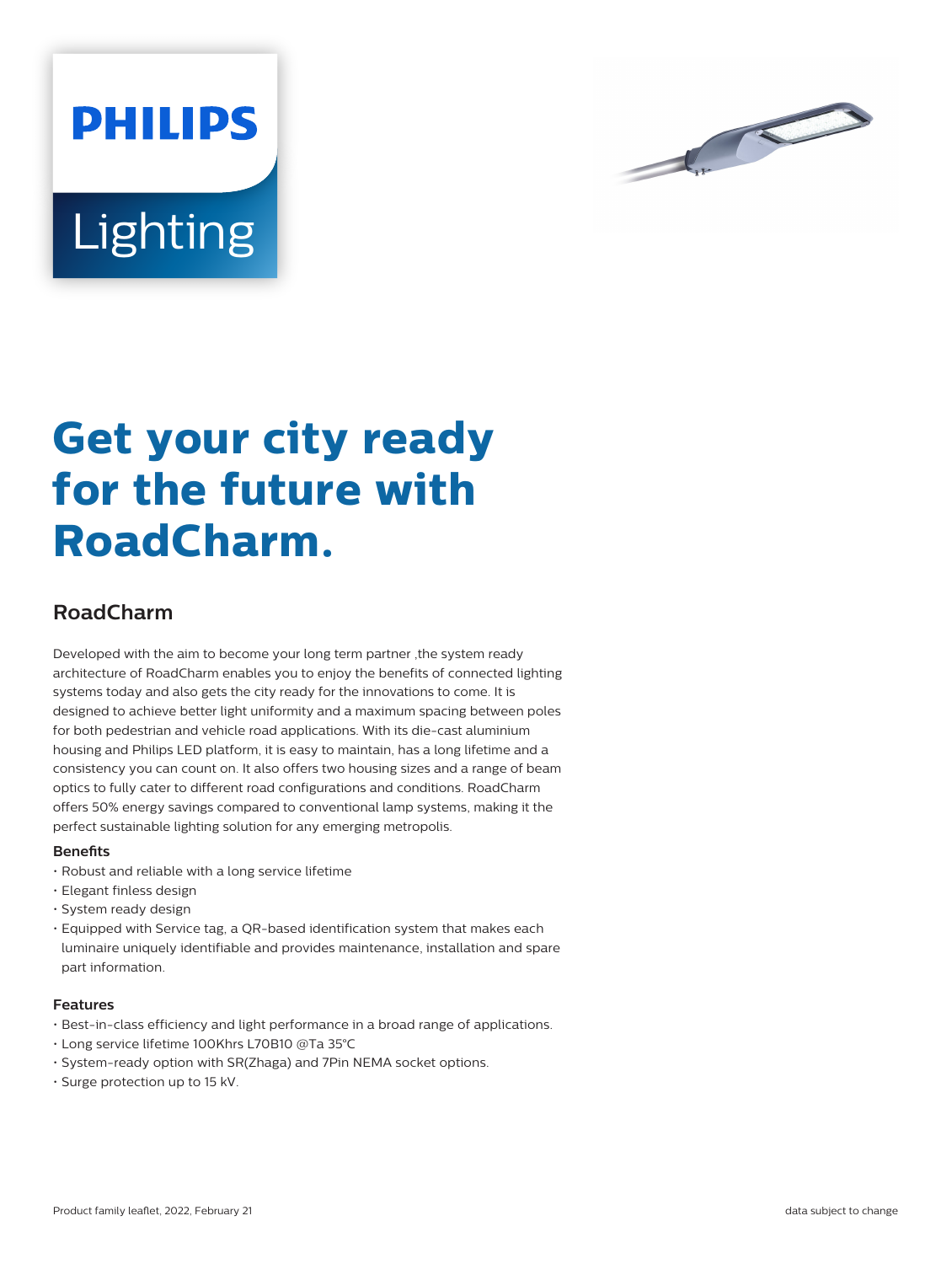## **RoadCharm**

## **Application**

- Pedestrian category roads (P1-P6)
- Vehicle category roads (M1-M6)
- Traffic routes and main access road
- Urban and residential areas

#### **Versions**



| <b>Approval and Application</b>            |                   |
|--------------------------------------------|-------------------|
| Mech. impact protection code               | IK <sub>O</sub> 8 |
| Surge protection (common/                  | Luminaire surge   |
| differential)                              | protection level  |
|                                            | up to 15 kV       |
|                                            | differential mode |
|                                            | and 15 kV         |
|                                            | common mode       |
|                                            |                   |
| <b>Controls and Dimming</b>                |                   |
| <b>Dimmable</b>                            | <b>No</b>         |
|                                            |                   |
| <b>General Information</b>                 |                   |
| <b>CE mark</b>                             | CE mark           |
| Light source colour                        | 740 neutral white |
| Optical cover/lens type                    | PC-MLO            |
| <b>Driver included</b>                     | Yes               |
| <b>Flammability mark</b>                   | F                 |
| Light source replaceable                   | <b>No</b>         |
|                                            |                   |
| <b>Initial Performance (IEC Compliant)</b> |                   |
| Init. Corr. Colour Temperature             | 4000 K            |
| Init. Colour rendering index               | >70               |
|                                            |                   |
| <b>Light Technical</b>                     |                   |
| Standard tilt angle post-top               |                   |
|                                            |                   |
| <b>Mechanical and Housing</b>              |                   |
| Colour                                     | Grey              |
|                                            |                   |

### **Initial Performance (IEC Compliant)**

| <b>Order Code</b> | <b>Full Product Name</b>            | <b>Initial luminous flux</b> |
|-------------------|-------------------------------------|------------------------------|
| 911401657805      | BRP471 LED 47/NW 36W 220-240V DME   | 4700 lm                      |
| 911401657905      | BRP471 LED 58/NW 45W 220-240V DME   | 5800 lm                      |
| 911401658005      | BRP471 LED 69/NW 53W 220-240V DME   | 6900 lm                      |
| 911401658105      | BRP471 LED 79/NW 60W 220-240V DME   | 7900 lm                      |
| 911401658205      | BRP471 LED 90/NW 70W 220-240V DME   | 9000 lm                      |
| 911401658305      | BRP471 LED 102/NW 78W 220-240V DME  | 10200 lm                     |
| 911401658405      | BRP471 LED 114/NW 85W 220-240V DME  | 11400 lm                     |
| 911401658505      | BRP471 LED 124/NW 95W 220-240V DME  | 12400 lm                     |
| 911401658605      | BRP471 LED 133/NW 102W 220-240V DME | 13300 lm                     |
| 911401658705      | BRP471 LED 145/NW 110W 220-240V DME | 14500 lm                     |
| 911401658805      | BRP471 LED 155/NW 118W 220-240V DME | 15500 lm                     |
| 911401658905      | BRP471 LED 165/NW 127W 220-240V DME | 16500 lm                     |
| 911401659005      | BRP471 LED 175/NW 135W 220-240V DME | 17500 lm                     |
| 911401661205      | BRP472 LED 200/NW 155W 220-240V DME | 20000 lm                     |
| 911401661305      | BRP472 LED 210/NW 163W 220-240V DME | 21000 lm                     |
| 911401661405      | BRP472 LED 221/NW 171W 220-240V DME | 22100 lm                     |
| 911401661505      | BRP472 LED 231/NW 179W 220-240V DME | 23100 lm                     |
| 911401661605      | BRP472 LED 242/NW 187W 220-240V DME | 24200 lm                     |
| 911401661705      | BRP472 LED 252/NW 195W 220-240V DME | 25200 lm                     |
| 911401661805      | BRP472 LED 262/NW 204W 220-240V DME | 26200 lm                     |
| 911401661905      | BRP472 LED 273/NW 212W 220-240V DME | 27300 lm                     |
| 911401662005      | BRP472 LED 283/NW 220W 220-240V DME | 28300 lm                     |
| 911401662105      | BRP472 LED 293/NW 228W 220-240V DME | 29300 lm                     |
| 911401662205      | BRP472 LED 303/NW 236W 220-240V DME | 30300 lm                     |
| 911401662305      | BRP472 LED 313/NW 244W 220-240V DME | 31300 lm                     |
| 911401662405      | BRP472 LED 323/NW 252W 220-240V DME | 32300 lm                     |
| 911401662505      | BRP472 LED 333/NW 260W 220-240V DME | 33300 lm                     |
| 911401662605      | BRP472 LED 342/NW 288W 220-240V DME | 34200 lm                     |